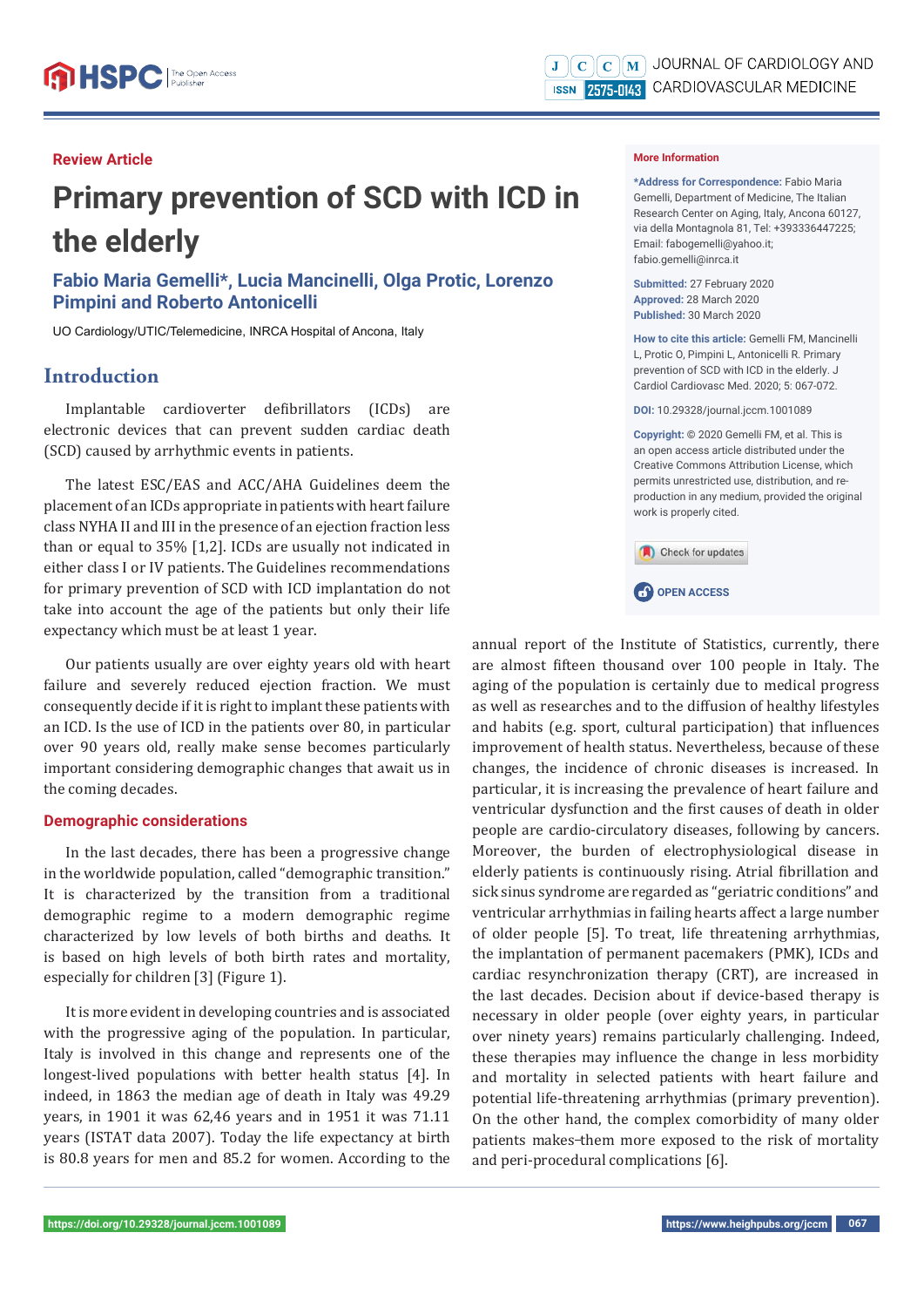

**Figure 1:** Demographic transition from 1861 to 2010. Istat data 2007.

#### **Ventricular arrhythmias and SCD in the elderly**

Premature ventricular beats (PVBs) are frequent in the elderly, and that is associated with a worse prognosis even in the absence of underlying cardiomyopathy [7]. The main causes of sustained ventricular arrhythmias in the elderly are ischaemic heart disease and dilated cardiomyopathy. In this setting of patients, frequent is an iatrogenic cause [8]. QT prolongation caused by neurological drugs or secondary to the use of antiarrhythmic drugs can lead to "*torsades de pointe*" which can result in SCD.

In older patients SCD may be caused mainly by malignant ventricular arrhythmias, monomorphic ventricular tachycardia (VT) or primary ventricular fibrillation (VF). In 17% cases, is secondary to bradycardia [9] and the primary cause is coronary artery disease. The elderly population has an increased incidence of SCD. The annual incidence in an 80-year-old man is about 7 times greater than in a 40-yearold man [20]. In women this trend is much more marked. The incidence of SDC in a woman over 70 is 40 times greater than in a 45-year-old woman [11]. However, in the elderly non-sudden death increases much more than SCD, so the consequent SCD/all-cause mortality ratio is progressively reduced with advancing age. This phenomenon is called "the paradox of SCD in the elderly" and derived by the fact that the elderly are a population with high baseline all-cause mortality risk in which comorbidities play an important role. In the presence of multiple and severe comorbidities the risk of nonsudden death is higher and this population may not benefit from the use of a device that reduces the risk of SCD.

#### **Evidence in favor of ICD in the elderly**

In ICD trials performed so far, the elderly, have been poorly researched. A relatively high number of elderly patients have been enrolled in the MADIT II trial, where about 20% of patients were over 75 years old [12]. A subgroup analysis of this study, Huang DT, demonstrated that elderly patients (204 patients aged more than 75 years) have the same reduction in mortality compared to younger patients (HR 0.56; 95% C.I, 0.29-1.08 vs HR 0.56; 95% C.I, 0.29-1.08) [13]. However, the follow up in patients  $\geq$  75 years was short (17.2 months) as well as patients < 75 years old (20.8 months). Kong et al., in a meta-analysis including data from four trials on the use of ICD in primary prevention (MUST, MADIT-II, DEFINITE and SCD-HeFT), demonstrated that ICD use is effective in reducing all-cause mortality in patients  $\geq$  75 years of age [14]. Chan, et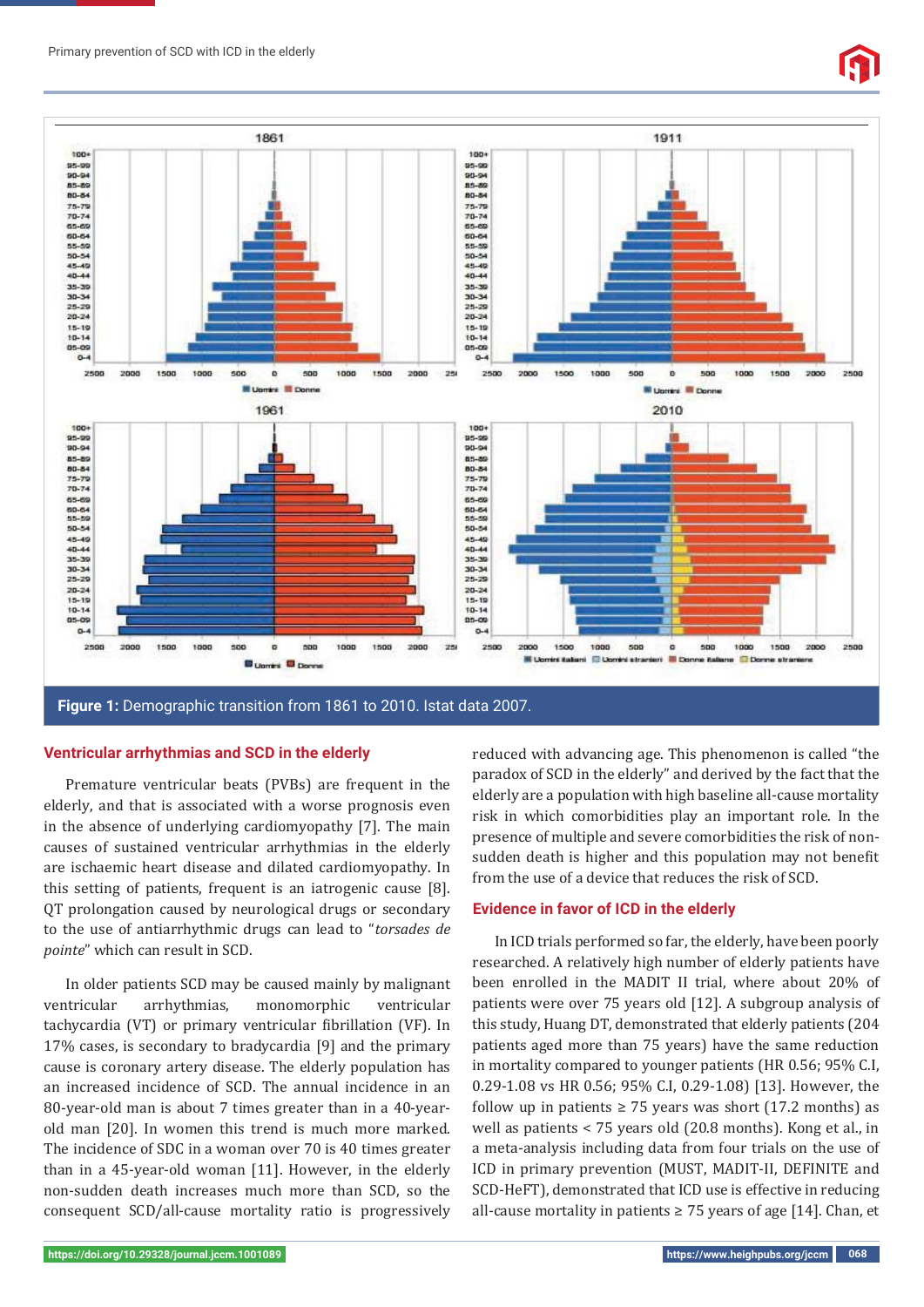al. in a prospective cohort of 965 patients with and without ischaemic cardiomyopathies (EF  $\leq$  35%) significantly older than those in primary prevention trials, compared long-term mortality in patients who did and did not receive ICDs over a mean follow-up of  $34\pm16$  months [15]. This study confirmed that the use of ICDs was associated with lower all-cause mortality among older patients and patients with a limited number of major co morbidities. under-represented. Moreover 45-day complications were not increased in elderly patients. Data from a registry of cardiac resynchronization therapydefibrillator (CRT-D) patients of the University of Pittsburgh, demonstrated, that mortality among CRT-D recipients  $\geq 80$ years old is higher than in younger patients but isn't excessive [17]. Also the risk of inappropriate shocks in older patients is relatively low and significantly less than in younger patients suggesting that CRT-D should be given due consideration in elderly patients with heart failure (HF). Further confirmation that ICD implantation is safe in the elderly was a study of Al-Khatib, et al. that studied 8581 patients aged  $\geq 65$  years who received and ICD [18]. In this study age was not an independent risk factor for increased complications after device implantation.

### **Evidence against ICD in the elderly**

In the trials of primary prevention of SCD with ICD, MADIT-II and SCD-HeFT, the benefit of the device appears clear only in a mid- to long-term follow-up (2-5 years). Still, the median survival of elderly patients with an ICD in most studies that have been seen, is < 5 years [19]. Therefore, the effectiveness of the ICD in extending life expectation seems marginal. A meta-analysis on pooled data from three trials (DEFINITE, SCD-HeFT and MADIT) do not demonstrate a significant survival benefit for the ICD in the elderly [20]. Fauchier, et al. in a French registry of 5534 primary prevention ICD recipients, demonstrated, that older age was independently associated with a higher rate of early complications and a lower rate of inappropriate therapies [21]. In the secondary prevention setting, a meta-analysis on pooled data from three trials (AVID, CIDS and CASH) documented that ICD implantation did not seem to determine a survival benefit in elderly patients [22]. The DANISH study that evaluated 1116 patients with non-ischemic systolic heart failure, did not demonstrated a benefit on all-cause mortality with ICD implantation. However, the subgroup analysis demonstrated a possible agedependent correlation between ICD utilization and mortality with survival benefit evident only in the youngest patients  $\leq$ 70 years old) [23].

## **Biological and chronological age and the concept of frailty**

There are two kinds of ages, chronological and biological. Chronological age is the number of years of one person has been alive. On the other hand, biological age refers to how old a person seems to be. The age, depends on our genetics, but also is impacted by external factors, including diet, exercise, stress, and smoking. Many gerontologists believe that

chronological age does not consider these external factors. In the last decades, we have seen how the improvement of health status in older population increases the opportunity of implantation of PMK, ICDs and CRT. A part of these older patients can present complex comorbidity that makes this population more fragile. Thus, in frailty, there is a difficulty in determining risk-benefit trade-offs when these options are considered for older adults. It has become clear that age alone is insufficient to characterize these patients and determine their eligibility for device-based therapies [24]. The concept of frailty has emerged as a means of better characterizing the resiliency of older adults beyond their age and comorbidities to refine estimates of predicted risk and guide decisions for individualized care. Frailty is a condition, characterized by a loss of biological reserves, which leads to failure of homeostatic mechanisms following stressor events [25]. Frialty, is an emerging concept in modern healthcare due to its association with adverse health outcomes and frequent hospital admissions. The prevalence in hospitalized elderly patients it is estimated to be between 24.7% and 80%. The variability is due to varying populations, definitions and diagnostic criteria [26]. In literature there are many pieces of evidences about the association between frailty and negative outcomes in chronic disease, especially in the cardio-vascular field. Indeed, frailty is correlated to the worst outcomes in patients affected by heart failure and acute coronary syndrome. Frailty is becoming an instrument more frequently used to decision-making in the therapeutic-diagnostic process in elderly patients suffering from specific pathologies. Frailty is certainly an independent predictor of non-response to CRT and a higher risk of hospitalization for HF and mortality [27]. On the other hand, there are few contrasting data regarding the association between frailty and device-based therapy [28]. No frailty index has yet been validated to assess a patient's eligibility for device implantation. Furthermore, there is a different conceptualization of frailty among older people from professional definitions of frailty, across physical, cognitive and social domains T, they reject the application of the concept of frailty to themselves. They also highlight the importance of functional independence to maintain an acceptable quality of life [29]. A recent study shows that there is an agreement between patient-reported and physiciansassigned Clinical Frailty Score in "well" and mildly frail older people. The patient-reported Clinical Frailty Score is lower than that estimated by physicians in "managing-well" people and moderately and severely frail people [30]. Thus, there is discordance in less-frail patients. Finally, there are emerging data that shows that device-based therapies are associated with high levels of patient acceptability and satisfaction [31].

#### **Importance of comorbidities in patients with indication to ICD**

In elderly patients, both cardiac and extracardiac comorbidities are frequent. With regards to cardiac comorbidities, very important is heart failure (HF) that has a prevalence between 10% and 20% in subjects aged 70-80 years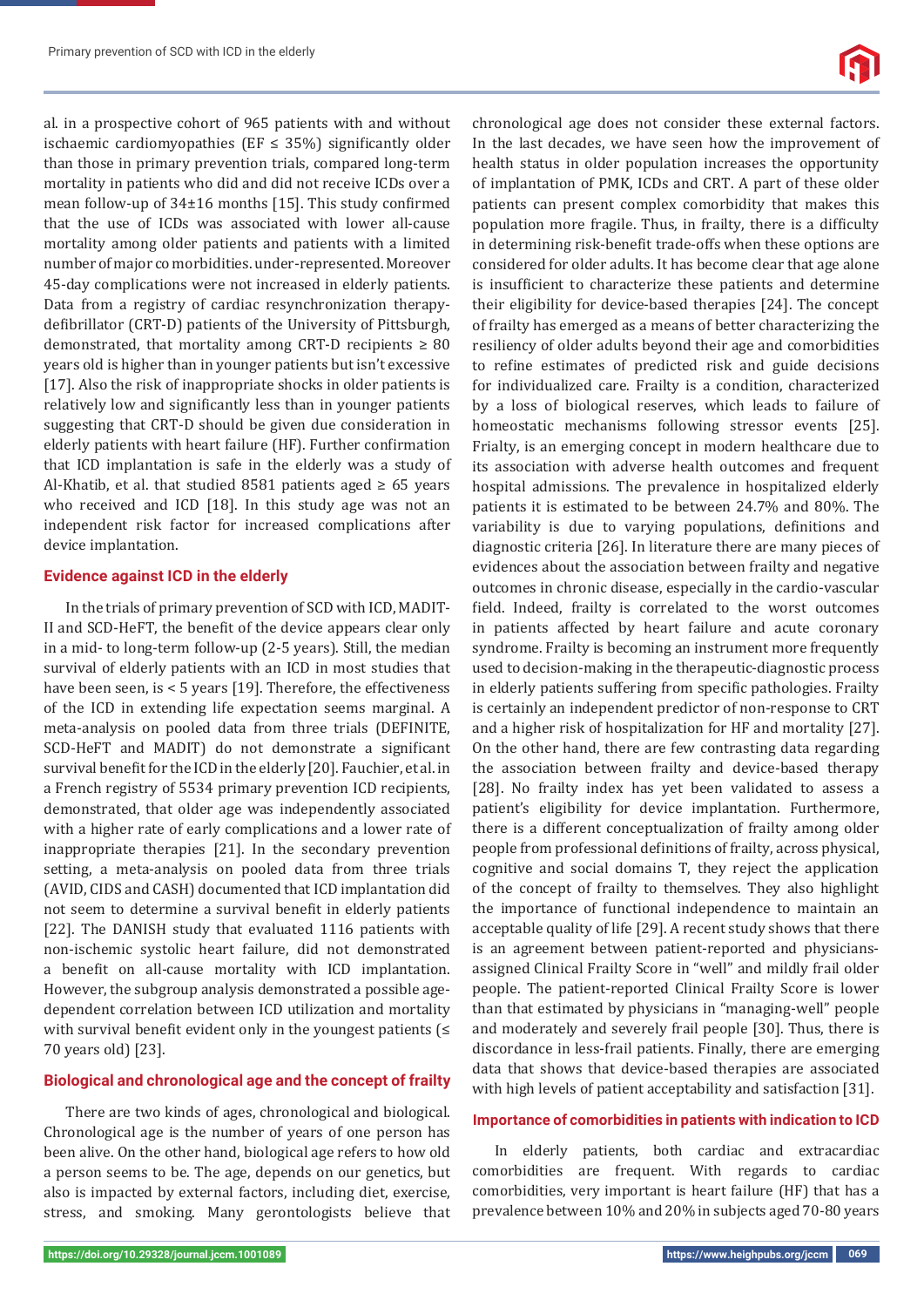and probably they have the same need for ICD or pacemaker implantation, even if life expectancy is short in these patients [32]. About 50% of HF patients have more than 75 years. In HF patients, 50% present preserved ejection fraction HF. Sudden cardiac death affects 6 to 9 times more frequently in HF patients than in the general population [33].

Diabetes mellitus (DM) is an important independent predictor of morbidity and mortality [34]. However, diabetic patients have the same benefit from ICD therapy as nondiabetic patients, even if they are sicker and they can have a higher mortality rate overall [35]. Moreover, DM is not a predictor of inadequate response to CRT, and diabetic HF patients treated with CRT have similar prognosis as nondiabetic HF patients [36].

The prevalence of atrial fibrillation (AF) increases significantly with age and as the NYHA class increases, it pass from the 5% of NYHA 1 to 40% of NYHA IV in patients with HF [37]. AF is associated with a higher risk of cardiac events and mortality. AF, per se, do not change the indication to use a device in elderly patients, while, it can influence the choice of the device and its mode of operation. Van Boven, et al. showed that in patients treated with CRT-D, AF is an independent risk factor, not only for mortality, but also for appropriate and inappropriate shocks [38].

Chronic kidney disease (CKD) is a severe condition associated with high morbidity and mortality and a decrease in quality of life. SCD is more frequent in patients with CKD and remains one of the primary causes of death among these vulnerable patients [39]. Bansal, et al. in a large cohort of patients who underwent primary prevention ICD implantation, do not found evidence that rates of shocks and ATP therapy were different among those with and without CKD. These results suggest that potential concerns for more frequent or inappropriate ICD therapies should not preclude appropriate primary prevention ICD implantation among patients with CKD who are known to be at high risk for SCD [40].

It follows that older patients with comorbidities and with a reasonable expectation of survival, may have an improvement in their prognosis from the use of devices like ICDs and CRT. The problem is that it is difficult to standardized criteria for define good life expectancy. Some authors have tried to create risk scores to predict mortality in ICD recipients [41].

#### **Risk scores**

Many risk stratification scores have been created to estimate the risk of patients that can receive an ICD involving different parameters.

Goldenberg et al., in a MADIT-II sub-study, developed a simple risk stratification score for primary therapy with ICD [42]. They stratified the patients allocated in the conventional therapy arm according to the presence of five easy clinical

parameters such as age > 70 years, NYHA > II, blood urea nitrogen (BUN) > 26 mg/dl, QRS > 120 msec and atrial fibrillation. The study suggests a U-shaped pattern for ICD efficacy, with evident benefit in intermediate-risk patients and reduced efficiency in lower- and higher-risk subsets. Anné, et al. validated this risk score in a cohort of elderly patients [43]. The authors retrospectively analysed all clinical and survival data of 179 patients  $\geq$  75 years with an ICD. The mortality of the cohort was compared with ICD patients aged 60-70 years originating from the same database and to an age- and a sex-matched cohort of Dutch persons. Survival was worse in elderly patients than younger patients and in the age- and sex-matched group of elderly persons. However, survival was not significantly worse when comparing elderly ICD patients without additional risk factors to the general population.

Another risk score, defined SHOCKED, is based on the analysis of data from more than 45.000 primary prevention ICD patients [44].The authors studied a development cohort and validation cohort of Medicare beneficiaries receiving ICD and evaluated death prediction within 4 years from ICD implantation. About 40% of these patients were ≥ 75 years of age. The model was based on 7 clinically relevant predictors of mortality identified from complete model results:  $\geq 75$ years of age, NYHA III, atrial fibrillation, chronic obstructive pulmonary disease, chronic kidney disease, LVEF ≤ 20%, and diabetes mellitus. This model accurately identifies patients at highest risk for death after device implantation.

Another algorithm was developed by Kraaier, et al. that studied 861 prophylactic recipients with ischaemic or non-ischaemic dilated cardiomyopathy (DCM) [43]. Four clinical parameters were considered: age ≥ 75 years, LVEF ≤ 20%, history of atrial fibrillation and estimated glomerular filtration rate  $(GFR) \leq 30 \text{ mL/min} / 1.73 \text{m}^2$ . The co-presence of these factors influenced the mortality of the patients, and this data, subsequently, was validated in 706 primary prevention patients [45].

Chong, et al. demonstrated that clinical comorbidities (liver or respiratory or renal dysfunction, anaemia, prior cerebral vascular injury) act synergistically to increase mortality risk. Patients with clinical markers involving  $\geq 2$  organ systems had a 38% 1-year mortality rate despite the ICD implantation [46].

# **Conclusion**

The researches we have described in this review could assist in our understanding of current recommendations that only elderly patients with a reasonable expectation of survival, with good functional status for one year, should receive ICDs. As there is no standardization of a 'reasonable expectation of survival, physicians generally rely on their clinical judgment. To quantify the impact of a specific organ dysfunction on survival, it is necessary to use a multidisciplinary assessment. Elderly patients that still have a discrete survival probability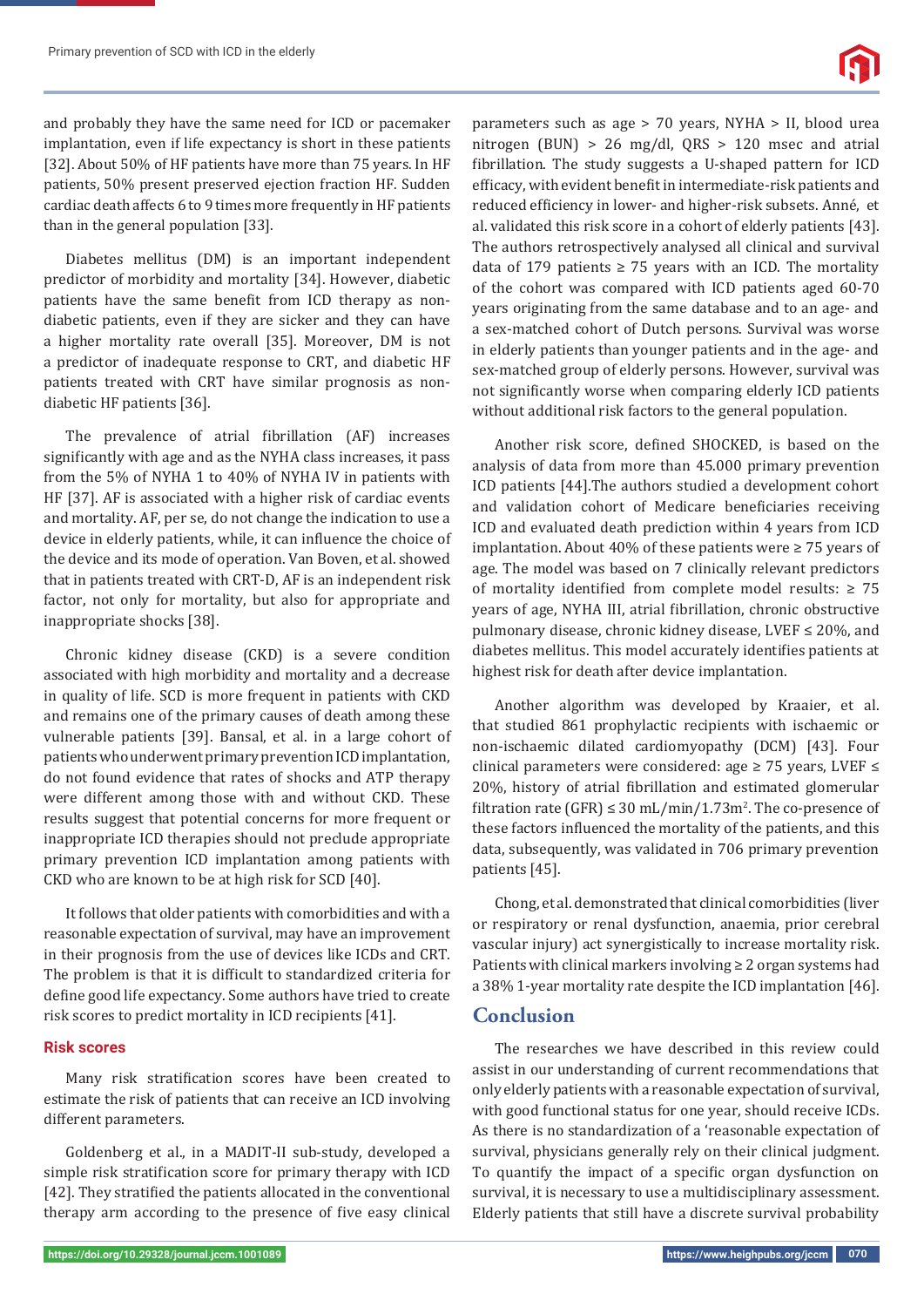

could be the target of ICD implantation, in particular when there are no additional clinical risk factors. The presence or absence of additional clinical risk factors should be considered when deciding to implant an ICD since they strongly correlate with survival. The use of a risk score can help physicians when deciding if the patient needs to be addressed to ICD implantation.

# **References**

- 1. Ponikowski P, Voors AA, Anker SD, Bueno H, Cleland JGF, et al. 2016 ESC Guidelines for the diagnosis and treatment of acute and chronic heart failure: The Task Force for the diagnosis and treatment of acute and chronic heart failure of the European Society of Cardiology (ESC). Developed with the special contribution of the Heart Failure Association (HFA) of the ESC. Eur Heart J. 2016; 37: 2129-2200. **PubMed:** https://www.ncbi.nlm.nih.gov/pubmed/27206819
- 2. Yancy CW, Jessup M, Bozkurt B, Butler J, Casey DE Jr, et al. 2013 ACCF/AHA Guideline for the Management of Heart Failure. A report of the American College of Cardiology Foundation/American Heart Association Task Force on Practice Guidelines. Circulation. 2013; 128: e240-e327.

**PubMed:** https://www.ncbi.nlm.nih.gov/pubmed/23747642

3. Kirk D. Demographic transition theory. Popul Stud (Camb). 1996; 50: 361-387.

**PubMed:** https://www.ncbi.nlm.nih.gov/pubmed/11618374

- 4. VII Rapporto RBM Censis sulla Sanità Pubblica, Privata e Intermediata. Luglio 2017.
- 5. Bibas L, Levi M, Touchette J, Mardigyan V, Bernier M, et al. Implications of Frailty in Elderly Patients With Electrophysiological Conditions. JACC Clin Electrophysiol. 2016; 2: 288-294. **PubMed:** https://www.ncbi.nlm.nih.gov/pubmed/29766886
- 6. Chen MY, Orkaby AR, Rosenberg MA, Driver JA. Frailty, Implantable Cardioverter Defibrillators, and Mortality: A Systematic Review. J Gen Intern Med. 2019; 34: 2224-2231. **PubMed:** https://www.ncbi.nlm.nih.gov/pubmed/31264082
- 7. Sherman H, Sandberg S, Fineberg HV. Exponential increase in agespecific prevalence of ventricular dysrhythmia among males. J Chronic Dis. 1982; 35: 743-750. **PubMed:** https://www.ncbi.nlm.nih.gov/pubmed/6179958
- 8. Raybaud F, Camous JP, Tibi T, Baudouy M, Morand P. Severe arrhythmias in the elderly: a prospective hospital study. Arch Mal Coeur Vaiss. 1995; 88: 27-33. **PubMed:** https://www.ncbi.nlm.nih.gov/pubmed/7646246
- 9. Rubart M, Zipes DP. Mechanisms of sudden cardiac death. J Clin Invest. 2005; 115: 2305-2315. **PubMed:** https://www.ncbi.nlm.nih.gov/pubmed/16138184
- 10. Yung D, Birnie D, Dorian P, Healey JS, Simpson CS, et al. Survival after implantable cardioverter-defibrillator implantation in the elderly. Circulation. 2013; 127: 2383-2392. **PubMed:** https://www.ncbi.nlm.nih.gov/pubmed/23775193
- 11. Chugh SS1, Jui J, Gunson K, Stecker EC, John BT, et al. Current burden of sudden cardiac death: multiple source surveillance versus retrospective death certificate-based review in a large US community. J Am Coll Cardiol. 2004; 44: 1268-1275. **PubMed:** https://www.ncbi.nlm.nih.gov/pubmed/15364331
- 12. Moss AJ, Zareba W, Hall WJ, Klein H, Wilber DJ, et al. Prophylactic implantation of a defibrillator in patients with myocardial infarction and reduced ejection fraction. N Engl J Med. 2002; 346: 877-883. **PubMed:** https://www.ncbi.nlm.nih.gov/pubmed/11907286

13. Huang DT, Sesselberg HW, McNitt S, Noyes K, Andrews ML,, et al. Improved survival associated with prophylactic implantable defibrillators in elderly patients with prior myocardial infarction and depressed ventricular function: a MADIT-II sub study. J Cardiovasc Electrophysiol. 2007; 18: 833-838.

**PubMed:** https://www.ncbi.nlm.nih.gov/pubmed/17537209

- 14. Kong MH, Al-Kathib SM, Sanders GD, Hasselbland V, Peterson ED. Use of implantable cardioverter-defibrillators for primary prevention in older patients: a systematic literature review and meta-analysis. Cardiol J. 2011; 18: 503-514. **PubMed:** https://www.ncbi.nlm.nih.gov/pubmed/21947985
- 15. Chan PS, Nallamothu BK, Spertus JA, Masoudi FA, Bartone C, et al. Impact of age and medical comorbidity on the effectiveness of implantable cardioverter-defibrillators for primary prevention. Circ Cardiovasc Qual Outcomes. 2009; 2: 16-24. **PubMed:** https://www.ncbi.nlm.nih.gov/pubmed/20031808
- 16. Yung D, Birnie D, Dorian P, Healey JS, Simpson CS, et al. Survival after implantable cardioverter-defibrillator implantation in the elderly. Circulation. 2013; 127: 2383-2392. **PubMed:** https://www.ncbi.nlm.nih.gov/pubmed/23775193
- 17. Adelstein EC, Liu J, Jain S, Schwartzman D, Althouse AD, et al. Clinical outcomes in cardiac resynchronization therapy-defibrillator recipients 80 years of age and older. Europace. 2016; 18: 420-427. **PubMed:** https://www.ncbi.nlm.nih.gov/pubmed/26487669
- 18. Al-Khatib SM, Greiner MA, Peterson ED, Hernandez AF, Schulman KA, et al. Patient and implanting physician factors associated with mortality and complications after implantable cardioverter-defibrillator implantation, 2002-2005. Circ Arrhythmia Electrophysiol. 2008; 1: 240- 149.

**PubMed:** https://www.ncbi.nlm.nih.gov/pubmed/19169382

- 19. Bardy GH, Lee KL, Mark DB, Poole JE, Packer DL, et al. Amiodarone or an implantable cardioverter defibrillator for congestive heart failure. N Engl J Med. 2005; 352: 225-2237. **PubMed:** https://www.ncbi.nlm.nih.gov/pubmed/15659722
- 20. Santangeli P, Di Biase L, Dello Russo A, Casella M, Bartoletti S, et al. Meta-analysis: age and effectiveness of prophylactic implantable cardioverter defibrillators. Ann Intern Med. 2010; 153: 592-599. **PubMed:** https://www.ncbi.nlm.nih.gov/pubmed/21041579
- 21. Fauchier L, Marijon E, Defaye P, Piot O, Sadoul N, et al. Effect of age on survival and causes of death after primary prevention implantable cardioverter defibrillator implantation. Am J Cardiol. 2015; 115: 1415-1422.

**PubMed:** https://www.ncbi.nlm.nih.gov/pubmed/25784518

- 22. Healey JS, Hallstrom AP, Kuck KH, Nair G, Schron EP, et al. Role of implantable defibrillator among elderly patients with a history of lifethreatening ventricular arrhythmias. Eur Heart J. 2007; 28: 1746-1749. **PubMed:** https://www.ncbi.nlm.nih.gov/pubmed/17283003
- 23. Elming MB, Nielsen JC, Haarbo J, Videbæk L, Korup E, et al. Age and Outcomes of Primary Prevention Implantable Cardioverter-Defibrillators in Patients with Nonischemic Systolic Heart Failure. Circulation. **2017; 136: 1772–1780. PubMed:** https://www.ncbi.nlm.nih.gov/pubmed/28877914
- 24. Manian U, Gula LJ. Arrhythmia Management in the Elderly-Implanted Cardioverter Defibrillators and Prevention of Sudden Death. Can J Cardiol. 2016; 32: 1117-1123. **PubMed:** https://www.ncbi.nlm.nih.gov/pubmed/27568872
- 25. Clegg A, Young J, Iliffe S, Rikkert MO and Rockwood K. Frailty in elderly people. Lancet. 2013; 381: 752-62. **PubMed:** https://www.ncbi.nlm.nih.gov/pubmed/23395245
- 26. Andela RM, Dijkstra A, Slaets JP, Sanderman R. Prevalence of frailty on clinical wards: description and implications. Int J Nurs Pract. 2010; 16: